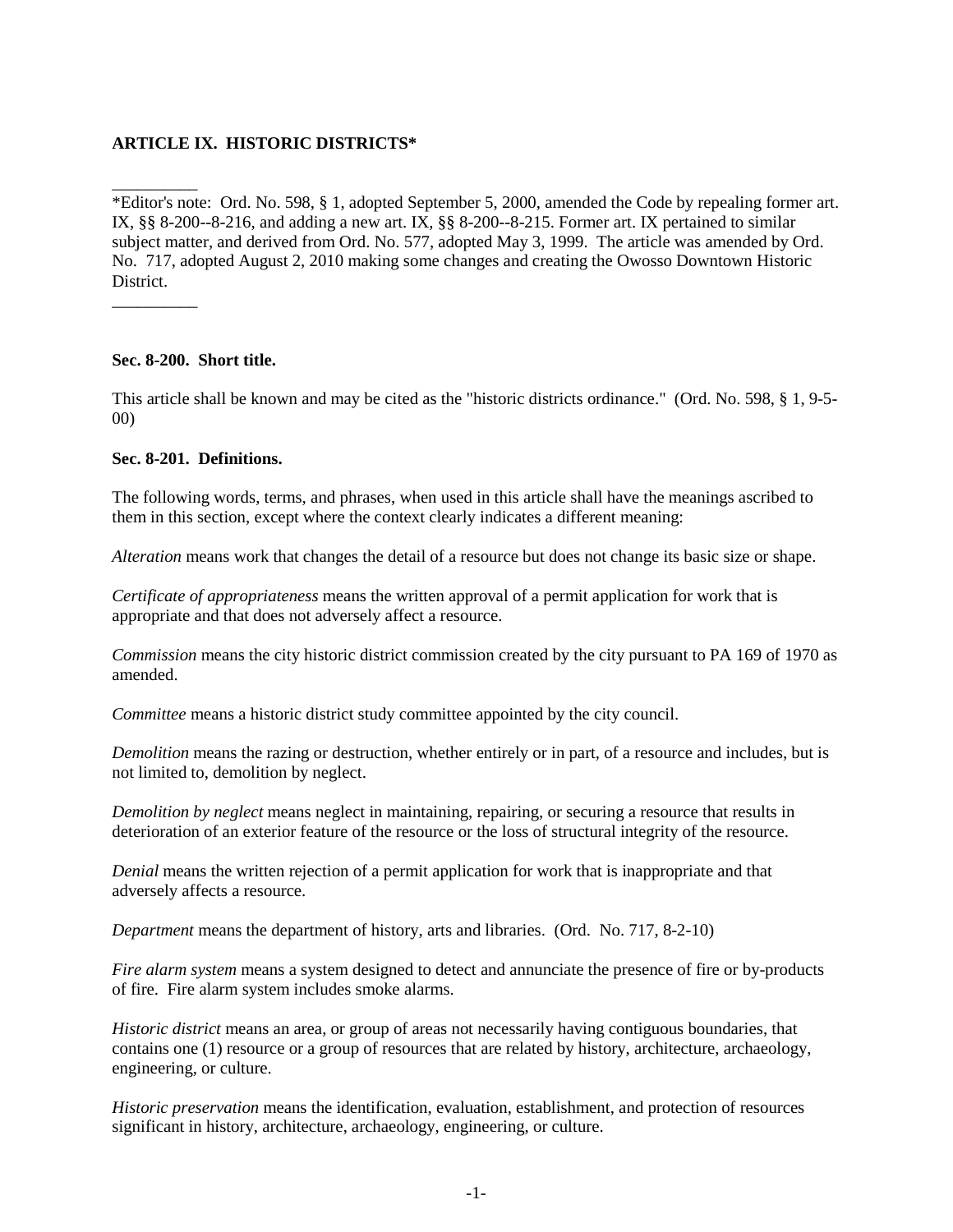*Historic resource* means a publicly or privately owned building, structure, site, object, feature, or open space that is significant in the history, architecture, archaeology, engineering, or culture of the city, county, state or the United States.

*Notice to proceed* means the written permission to issue a permit for work that is inappropriate and that adversely affects a resource, pursuant to a finding under Section 399.205(6) of Public Act 169 of 1970, as amended. (Ord. No. 717, 8-2-10)

*Open space* means undeveloped land, a naturally landscaped area, or a formal or manmade landscaped area that provides a connective link or a buffer between other resources.

*Ordinary maintenance* means keeping a resource unimpaired and in good condition through ongoing minor intervention, undertaken from time to time, in its exterior condition. Ordinary maintenance does not change the external appearance of the resource except through the elimination of the usual and expected effects of weathering. Ordinary maintenance does not constitute work for the purposes of this article. (Ord. No. 717, 8-2-10)

*Proposed historic district* means an area, or group of areas not necessarily having contiguous boundaries, that has delineated boundaries and that is under review by a committee or a standing committee for the purpose of making a recommendation as to whether it should be established as a historic district or added to an established historic district.

*Repair* means to restore a decayed or damaged resource to a good or sound condition by any process. A repair that changes the external appearance of a resource constitutes work for purposes of this act.

*Resource* means one (1) or more publicly or privately owned historic or non-historic buildings, structures, sites, objects, features, or open spaces located within a historic district.

*Smoke alarm* means a single-station or multiple -station alarm responsive to smoke and not connected to a system. As used in this subdivision, a "single -station alarm" means an assembly incorporation a detector, the control equipment, and the alarm sounding device into a single unit, operated from a power supply either in the unit or obtained at the point of installation. "Multiple -station alarm" means two or more single-station alarms that are capable of interconnection such that actuation of one alarm causes all integrated separate audible alarms to operate. (Ord. No. 717, 8-2-10)

*Work* means construction, addition, alteration, repair, moving, excavation, or demolition. The definition of work specifically excludes painting and ordinary maintenance. (Ord. No. 598, § 1, 9-5-00)

#### **Sec. 8-202. Historic preservation as public purpose; purpose of article.**

Historic preservation is declared to be a public purpose and the city council may by ordinance regulate the construction, addition, alteration, repair, moving, excavation, and demolition of resources in historic districts within the city limits. The purpose of this article shall be to do one (1) or more of the following:

- (1) Safeguard the heritage of the city by preserving one (1) or more historic districts in the city that reflects elements of the unit's history, architecture, archaeology, engineering, or culture.
- (2) Stabilize and improve property values in each district and the surrounding areas by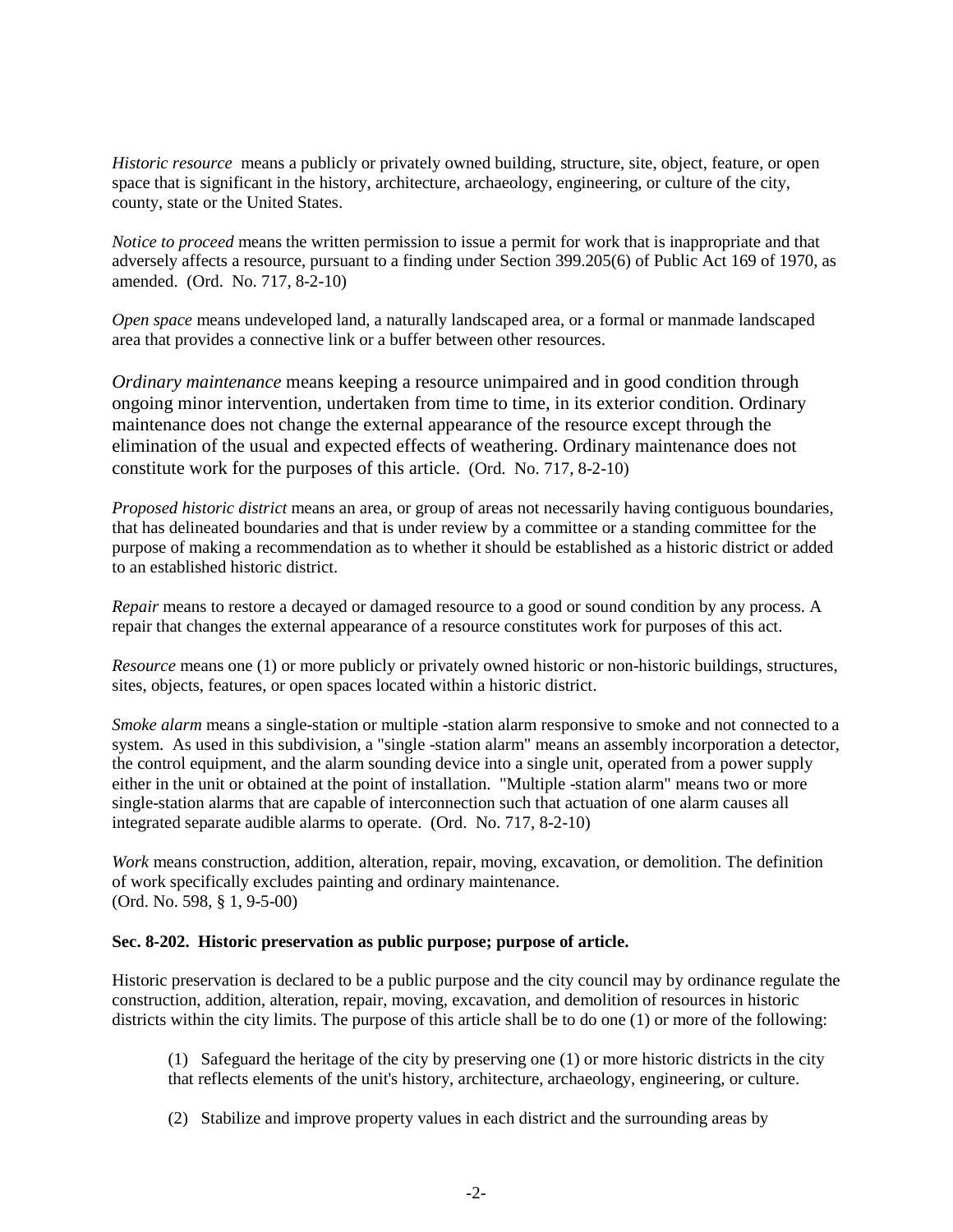protecting the value and preserving historic resources.

- (3) Foster civic beauty.
- (4) Strengthen the local economy.

(5) Promote the use of historic districts for the education, pleasure, and welfare of the citizens of the city and of the state.

(6) To take advantage of state tax credits available to owners of historic properties. (Ord. No. 598, § 1, 9-5-00)

#### **Sec. 8-203. Compliance required for construction, repair, demolition, etc.**

There shall be no work performed on a resource within any designated historic district, unless such action complies with the requirements set forth in this chapter. (Ord. No. 598, § 1, 9-5-00)

#### **Sec. 8-204. Historic districts; establishment; study committee; duties; public hearing; notice; actions; availability of writings to public.**

(a) The city, from time to time, may, by ordinance, establish one (1) or more historic districts. The historic district commission shall administer the historic districts. Before establishing a historic district, the city council shall appoint a historic district study committee. The committee shall contain a majority of persons who have a clearly demonstrated interest in or knowledge of historic preservation, and shall contain representation from one (1) or more duly organized local historic preservation organizations. The committee shall do all of the following:

(1) Conduct a photographic inventory of resources within each proposed historic district following procedures established or approved by the center.

(2) Conduct basic research of each proposed historic district and the historic resources located within that district.

(3) Determine the total number of historic and nonhistoric resources within a proposed historic district and the percentage of historic resources of that total. In evaluating the significance of historic resources, the committee shall be guided by the selection criteria for evaluation issued by the United States Secretary of the Interior for inclusion of resources in the National Register of Historic Places, as set forth in 36 CFR part 60, and criteria established or approved by the center, if any.

(4) Prepare a preliminary historic district study committee report that addresses at a minimum all of the following:

- a. The charge of the committee.
- b. The composition of the committee membership.
- c. The historic district or districts studied.
- d. The boundaries for each proposed historic district in writing and on maps.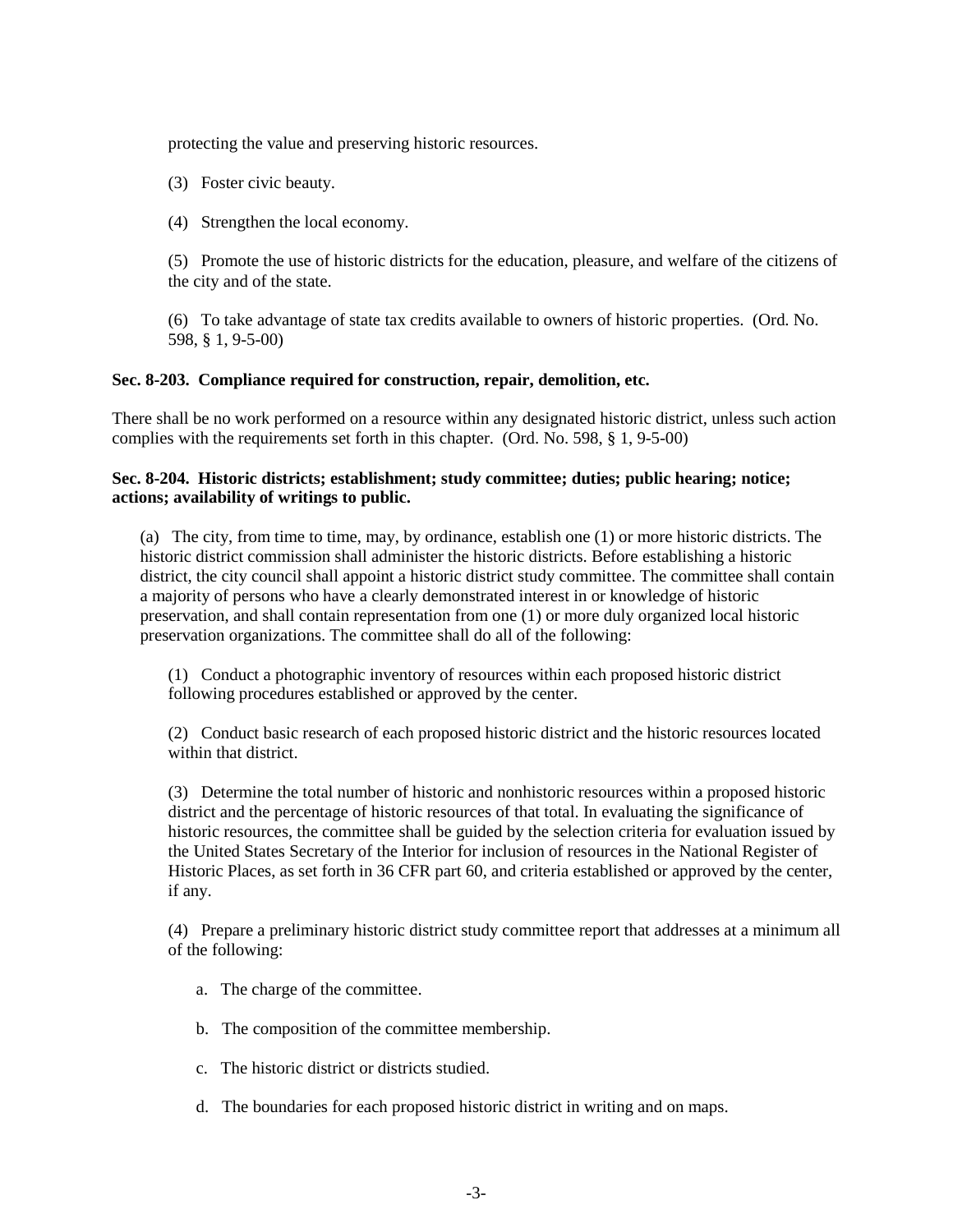e. The history of each proposed historic district.

f. The significance of each district as a whole, as well as a sufficient number of its individual resources to fully represent the variety of resources found within the district, relative to the evaluation criteria.

(5) Transmit copies of the preliminary report for review and recommendations to the local planning body, to the center, to the Michigan Historical Commission, and to the state historic preservation review board.

(6) Make copies of the preliminary report available to the public.

(b) Not less than sixty (60) calendar days after the transmittal of the preliminary report, the committee shall hold a public hearing in compliance with Act No. 267 of the Public Acts of 1976, as amended, being MCL sections 15.261 to 15.275. Public notice of the time, date, and place of the hearing shall be given in the manner required by Act No. 267 of the Public Acts of 1976, as amended. Written notice shall be mailed by first-class mail not less than fourteen (14) calendar days before the hearing to the owners of properties within the proposed historic district, as listed on the tax rolls of the city.

©) After the date of the public hearing, the committee and the city council shall have not more than one (1) year, unless otherwise authorized by the city council, to take the following actions:

(1) The committee shall prepare and submit to the city council a final report with its recommendations and the recommendations, if any, of the historic district commission and the planning commission. If the recommendation is to establish a historic district or districts, the final report shall include a draft of a proposed ordinance or ordinances.

(2) After receiving a final report that recommends the establishment of a historic district or districts, the city council, at its discretion, may introduce and pass or reject an ordinance or ordinances. If the city council passes an ordinance or ordinances establishing one (1) or more historic districts, the city council shall file a copy of that ordinance or those ordinances, including a legal description of the property or properties located within the historic district or districts, with the register of deeds. The city council shall not pass an ordinance establishing a contiguous historic district less than sixty (60) days after a majority of the property owners within the proposed historic district, as listed on the tax rolls of the local unit, have approved the establishment of the historic district pursuant to a written petition. (Ord. No. 598, § 1, 9-5-00)

# **Sec. 8-205. Historic district commission; establishment; appointment, qualifications, and terms of members; vacancy.**

In order to execute the purposes of this article, the city council hereby appoints a historic district commission to serve as the governing body.

Each member of the commission shall reside within the city. The membership of the historic district commission shall consist of not less than seven (7) or more than nine (9) members. A majority of the members shall have a clearly demonstrated interest in or knowledge of historic preservation. The mayor, with the approval of the city council, shall appoint the members. Initial members shall be appointed within six (6) months after the ordinance establishing the commission is enacted. Members shall be appointed for three-year terms except the initial appointments of some of the members shall be for less than three (3) years so that the initial appointments are staggered and that subsequent appointments do not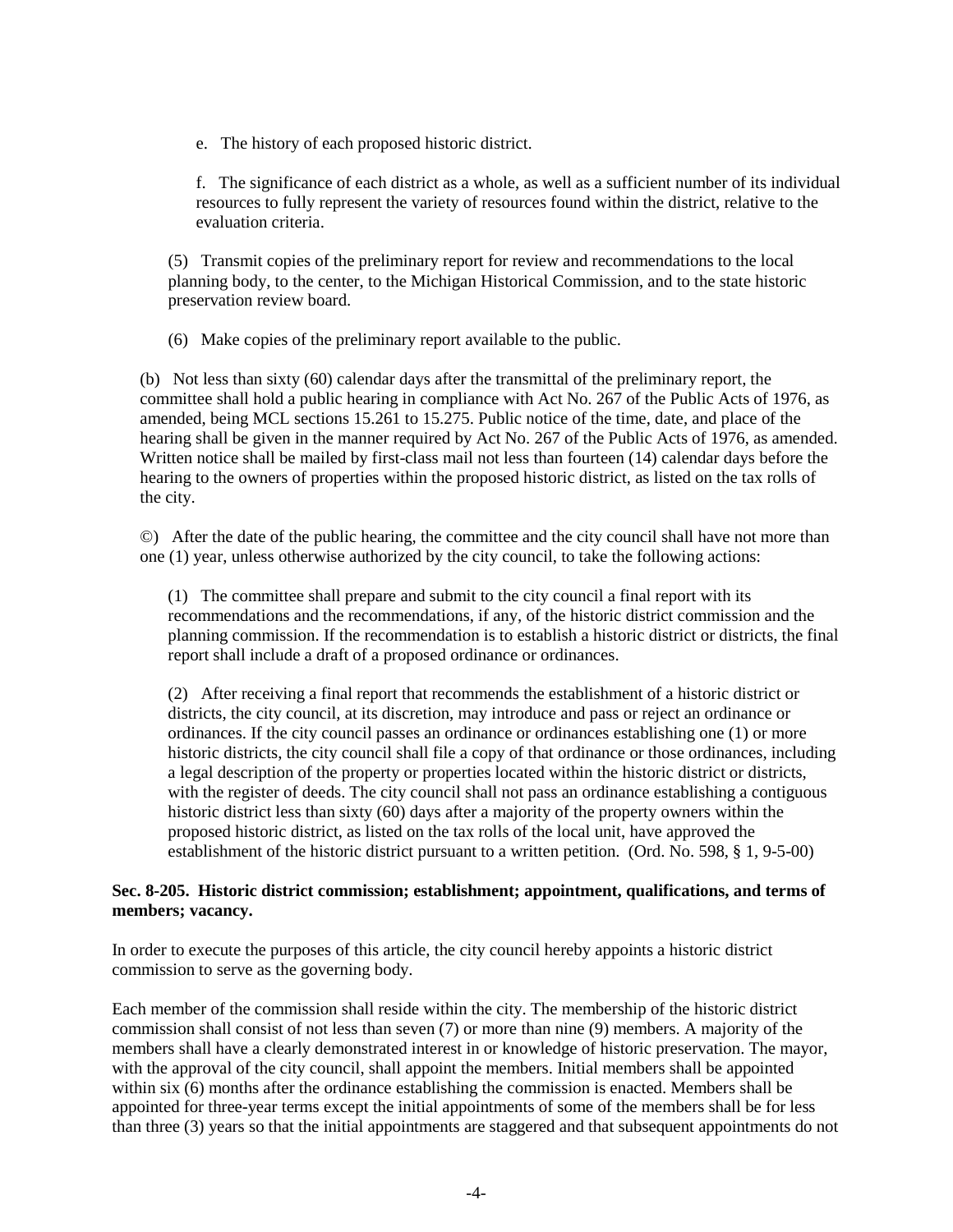recur at the same time. Members shall be eligible for reappointment. A vacancy on the commission shall be filled within sixty (60) calendar days by an appointment made by the appointing authority. The city council shall appoint at least one (1) member from a list of citizens submitted by one (1) or more duly organized local historic preservation organizations. The commission shall include as a member, if available, a graduate of an accredited school of architecture who has two (2) years of architectural experience or who is an architect registered in this state. (Ord. No. 598, § 1, 9-5-00)

# **Sec. 8-206. Rules of procedure; compensation; meetings; freedom of information.**

(a) The commission shall adopt rules governing its procedure and the holding of regular meetings, subject to the approval of the city council. Special meetings may be held when called in the manner provided in the rules of the commission.

(b) The business that the commission may perform shall be conducted at a public meeting of the commission held in compliance with the Open Meetings Act, Act No. 267 of the Public Acts of 1976, as amended, being MCL sections 15.261 to 15.275. Public notice of the time, date, and place of the meeting shall be given in the manner required by Act No. 267 of the Public Acts of 1976, as amended. A meeting agenda shall be part of the notice and shall include a listing of each permit application to be reviewed or considered by the commission.

©) The members of the commission shall serve without compensation.

(d) The commission shall keep a record of its resolutions, proceedings, and actions. A writing prepared, owned, used, in the possession of, or retained by the commission in the performance of an official function shall be made available to the public in compliance with the Freedom of Information Act, Act No. 442 of the Public Acts of 1976, as amended, being MCL sections 15.231 to 15.246 (Ord. No. 598, § 1, 9-5-00)

### **Sec. 8-207. Duties and powers.**

It shall be the duty of the commission to review all plans for work in the historic district, and the commission shall have the power to pass upon such plans before a permit for such activity can be granted. In reviewing the plans, the commission shall follow the U.S. Secretary of the Interior's standards for rehabilitation and guidelines for rehabilitating historic buildings, as set forth in 36 CFR Part 67, or their equivalent as approved and established by the Michigan Historical Center of the Department of State.

Nothing in this section shall bar the commission from meeting in an emergency session should there occur a severe and imminent threat to the health, safety, welfare of the public when two-thirds ( 2/3) of the commission members decide that delay would be detrimental to efforts to lessen or respond to the threat. (Ord. No. 598, § 1, 9-5-00)

**Sec. 8-208. Permit required; completed application; certificate of appropriateness or notice to proceed; issuance; permit fee; appeal to review board and circuit court; plan review standards, guidelines and considerations; scope of review; preservation plan; approval; conditions; availability of writings to public; approval of minor work; finding of demolition by neglect; restoration or modification of work done without permit.**

(a) A permit shall be obtained before any work affecting the exterior appearance of a resource is performed within a historic district or, if required under subsection (d), work affecting the interior arrangements of a resource is performed within a historic district. The person, individual, partnership, firm, corporation, organization, institution, or agency of government proposing to do that work shall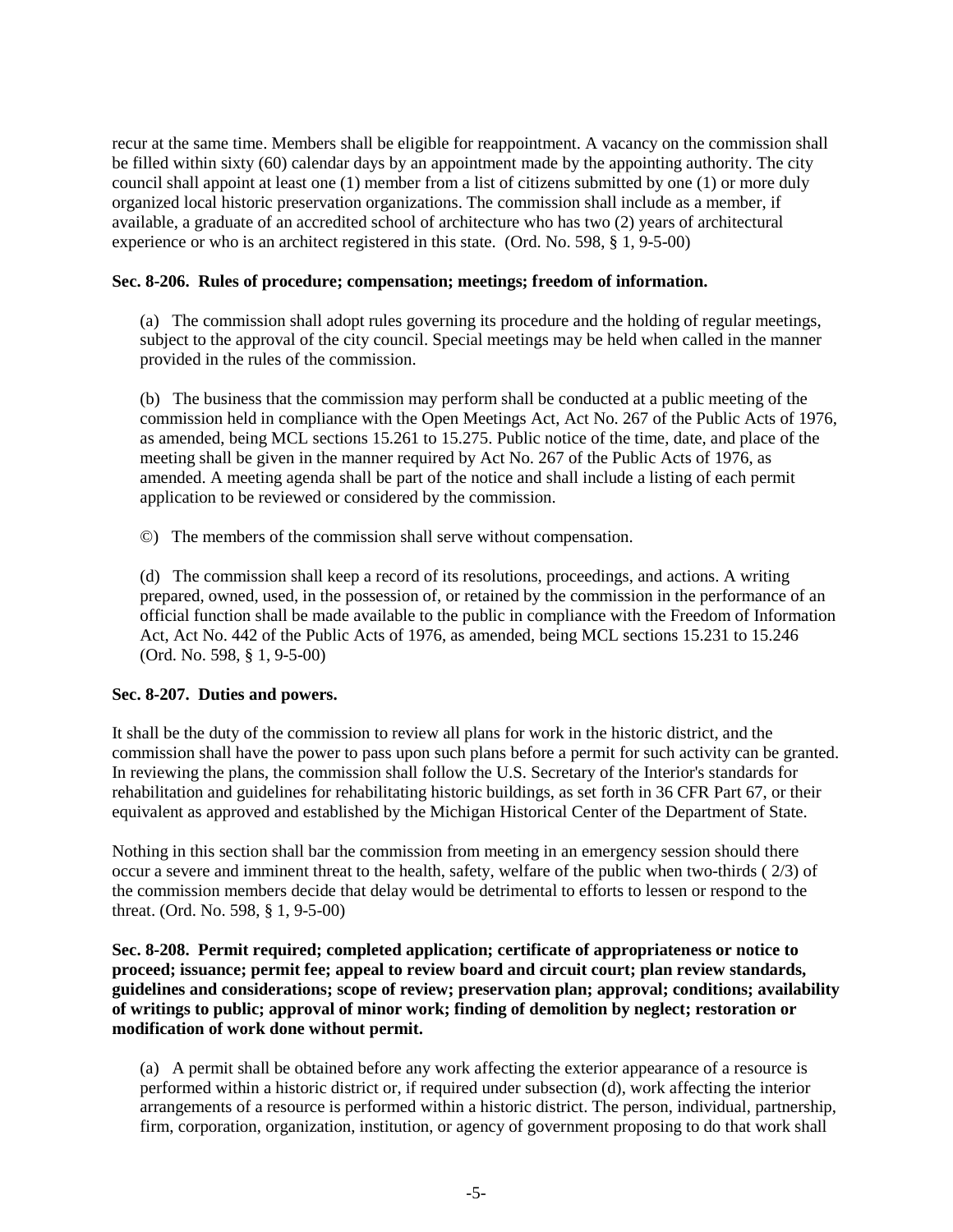file an application for a permit with the city building official. The building official shall immediately refer the application, together with all required supporting materials that make the application complete, to the commission. A permit shall not be issued and proposed work shall not proceed until the commission has acted on the application by issuing a certificate of appropriateness or a notice to proceed as prescribed in this ordinance. Applicants shall pay the normal permit fee.

(b) An applicant aggrieved by a decision of a commission concerning a permit application may file an appeal with the state historic preservation review board of the Michigan Historical Commission within the Department of State. The appeal shall be filed within sixty (60) days after the decision is furnished to the applicant. The appellant may submit evidence or arguments in written form, which the review board shall consider at its first regularly scheduled meeting after receiving the appeal. There is no charge or fee for considering an appeal. The review board may affirm modify, or set aside a commission's decision and may order a commission to issue a certificate of appropriateness or a notice to proceed. A permit applicant aggrieved by the decision of the state historic preservation review board may appeal the decision to the county circuit court.

©) In reviewing plans, the commission shall follow the U.S. Secretary of the Interior's standards for rehabilitation and guidelines for rehabilitating historic buildings, as set forth in 36 CFR part 67. Design review standards and guidelines that address special design characteristics of historic districts administered by the commission may be followed if they are equivalent in guidance to the secretary of interior's standards and guidelines and are established or approved by the center.

The commission shall also consider all of the following:

(1) The historic or architectural value and significance of the resource and its relationship to the historic value of the surrounding area.

(2) The relationship of any architectural features of the resource to the rest of the resource and to the surrounding area.

(3) The general compatibility of the design, arrangement, texture, and materials proposed to be used.

(4) Other factors, such as aesthetic value, that the commission finds relevant.

(5) Whether the applicant has certified in the application that the property where the work will be undertaken has, or will have, before the proposed project completion date, a fire alarm system or a smoke alarm system complying with the requirements of the Stille-DeRossett-Hale single state construction code act of 1972 (MCL 12.1501 to 125.1531). (Ord. No. 717, 8-2-10)

(d) The commission shall review and act upon only exterior features of a resource and shall not review and act upon interior arrangements unless interior work will cause visible change to the exterior of the resource. The commission shall not disapprove an application due to considerations not prescribed in subsection ©).

(e) If an application is for work that will adversely affect the exterior of a resource the commission considers valuable to the local unit, state, or nation, and the commission determines that the alteration or loss of that resource will adversely affect the public purpose of the local unit, state, or nation, the commission shall attempt to establish with the owner of the resource an economically feasible plan for preservation of the resource.

(f) Work within a historic district shall be permitted through the issuance of a notice to proceed by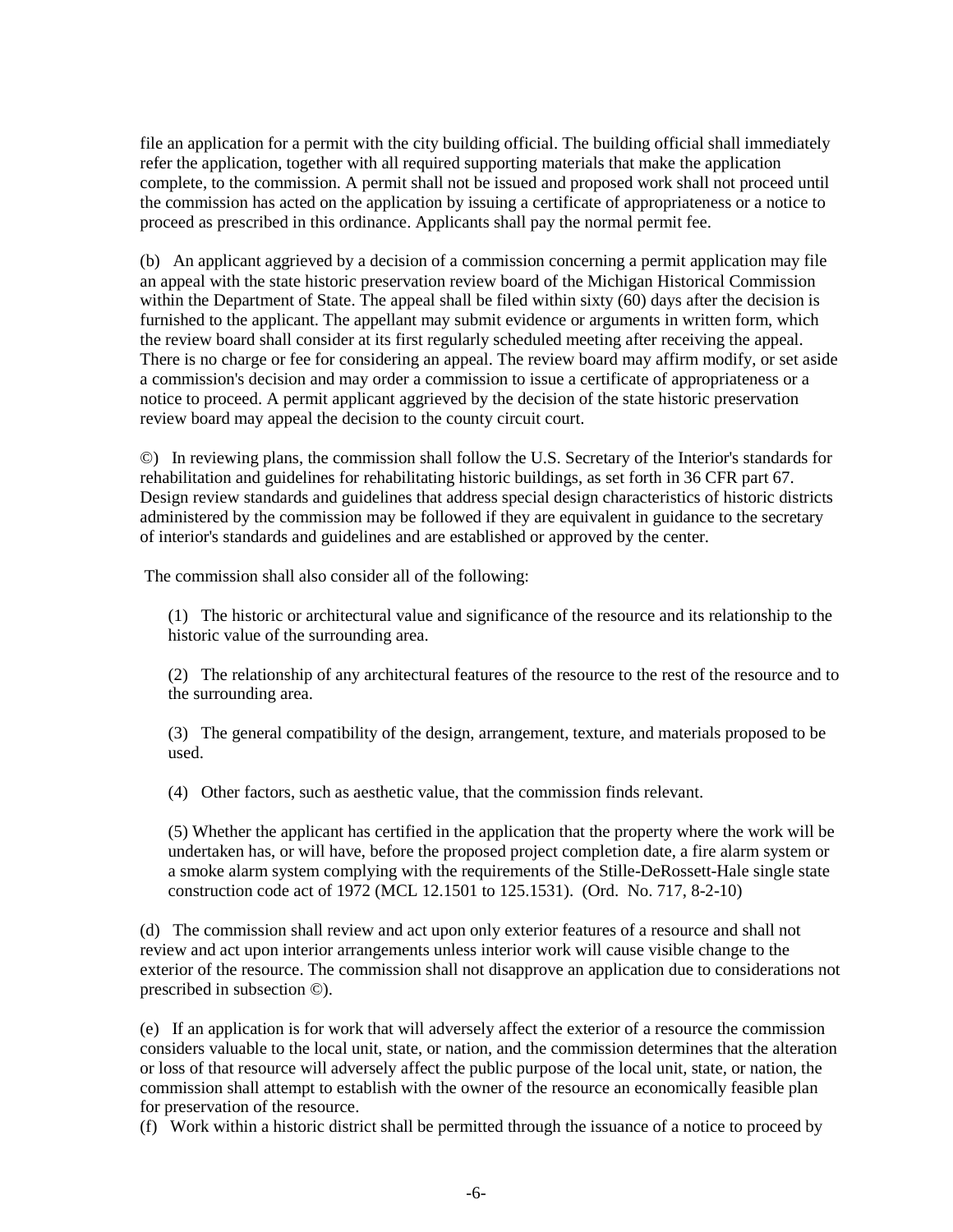the commission if any of the following conditions prevail and if the proposed work can be demonstrated by a finding of the commission to be necessary to substantially improve or correct any of the following conditions:

(1) The resource constitutes a hazard to the safety of the public or to the structure's occupants.

(2) The resource is a deterrent to a major improvement program that will be of substantial benefit to the community and the applicant proposing the work has obtained all necessary planning and zoning approvals, financing, and environmental clearances.

(3) Retaining the resource will cause undue financial hardship to the owner when a governmental action, an act of God, or other events beyond the owner's control created the hardship, and all feasible alternatives to eliminate the financial hardship, which may include offering the resource for sale at its fair market value or moving the resource to a vacant site within the historic district, have been attempted and exhausted by the owner.

(4) Retaining the resource is not in the interest of the majority of the community.

(g) The commission may delegate the issuance of certificates of appropriateness for specified minor classes of work to its staff, to the building official, or to another delegated authority. The commission shall provide to the delegated authority specific written standards for issuing certificates of appropriateness under this subsection. On at least a quarterly basis, the commission shall review the certificates of appropriateness, if any, issued for work by its staff, the building official, or another authority to determine whether or not the delegated responsibilities should be continued.

(h) Upon a finding by a commission that a historic resource within a historic district or a proposed historic district subject to its review and approval is threatened with demolition by neglect, the commission may do either of the following:

(1) Require the owner of the resource to repair all conditions contributing to demolition by neglect.

(2) If the owner does not make repairs within a reasonable time, the commission or its agents may enter the property and make such repairs as are necessary to prevent demolition by neglect. The costs of the work shall be charged to the owner, and may be levied by the city council as a special assessment against the property. The commission or its agents may enter the property for purposes of this section upon obtaining an order from the circuit court.

(I) When work has been done upon a resource without a permit, and the commission finds that the work does not qualify for a certificate of appropriateness, the commission may require an owner to restore the resource to the condition the resource was in before the inappropriate work or to modify the work so that it qualifies for a certificate of appropriateness. If the owner does not comply with the restoration or modification requirement within a reasonable time, the commission may seek an order from the circuit court to require the owner to restore the resource to its former condition or to modify the work so that it qualifies for a certificate of appropriateness. If the owner does not comply or cannot comply with the order of the court, the commission or its agents may enter the property and conduct work necessary to restore the resource to its former condition or modify the work so that it qualifies for a certificate of appropriateness in accordance with the court's order. The costs of the work shall be charged to the owner, and may be levied by the local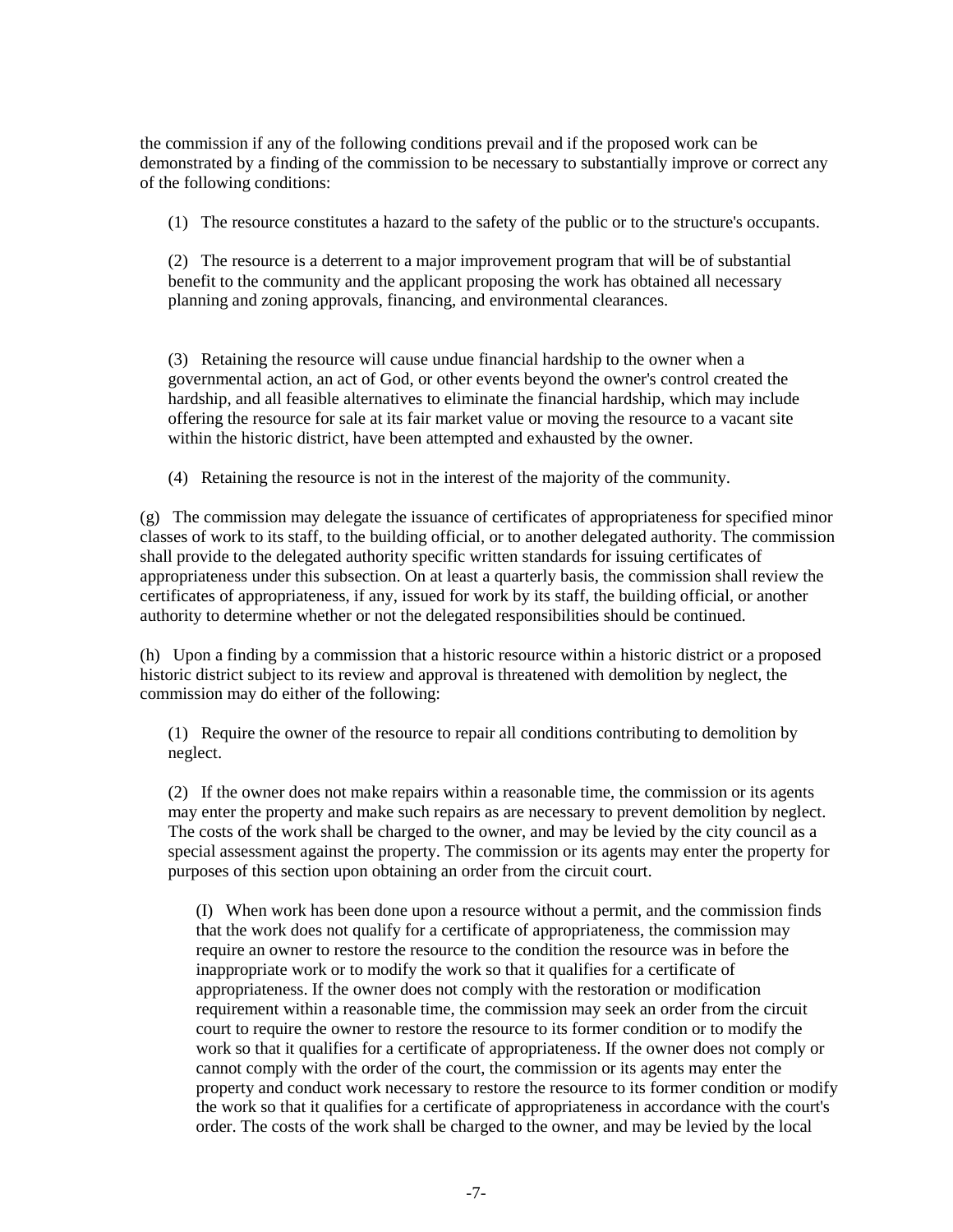unit as a special assessment against property. When acting pursuant to an order of the circuit court, a commission or its agents may enter a property for purposes of this section. (Ord. No. 598, § 1, 9-5-00)

# **Sec. 8-209. Grants, gifts, and programs.**

The city may accept state or federal grants for historic preservation purposes, may participate in state and federal programs that benefit historic preservation, and may accept public or private gifts for historic preservation purposes. The historic district commission is hereby appointed the agent to accept and administer grants, gifts, and program responsibilities. (Ord. No. 598, § 1, 9-5-00)

# **Sec. 8-210. Historic resource; acquisition by local legislative body.**

If all efforts by the commission to preserve a resource fail, or if it is determined by the city council body that public ownership is most suitable, the city council, if considered to be in the public interest, may acquire the resource using public funds, public or private gifts, grants, or proceeds from the issuance of revenue bonds.

The acquisition shall be based upon the recommendation of the commission or standing committee. The commission or entity appointed by the city council is responsible for maintaining publicly owned resources using its own funds, if not specifically designated for other purposes, or public funds committed for that use by the city council. Upon recommendation of the commission or entity appointed by the city council, the city may sell resources acquired under this section with protective easements included in the property transfer documents, if appropriate. (Ord. No. 598, § 1, 9-5-00)

# **Sec. 8-211. Historic district commission; filings with delegated authority; duties of local public officials, employees, and Michigan Historical Center.**

The commission shall file certificates of appropriateness, notices to proceed, and denials of applications for permits with the city building official. A permit shall not be issued until the commission has acted as prescribed by this act. If a permit application is denied, the decision shall be binding on the building official or other authority. A denial shall be accompanied with a written explanation by the commission of the reasons for denial and, if appropriate, a notice that an application may be resubmitted for commission review when suggested changes have been made. The denial shall also include notification of the applicant's rights of appeal to the state historic preservation review board and to the circuit court. The failure of the commission to act within sixty (60) calendar days after the date a complete application is filed with the commission, unless the applicant and the commission agree upon an extension in writing, shall be considered to constitute approval.

Local public officials and employees shall provide information and records to committees, commissions, and standing committees, and shall meet with those bodies upon request to assist with their activities. (Ord. No. 598, § 1, 9-5-00)

### **Sec. 8-212. Ordinary maintenance.**

Nothing in this act shall be construed to prevent ordinary maintenance or repair of a resource within a historic district, or to prevent work on any resource under a permit issued by the city building official or other duly delegated authority before the ordinance was enacted. (Ord. No. 598, § 1, 9-5-00)

### **Sec. 8-213. Appeal of commission decisions.**

(a) An applicant aggrieved by a decision of the commission concerning a permit application may file an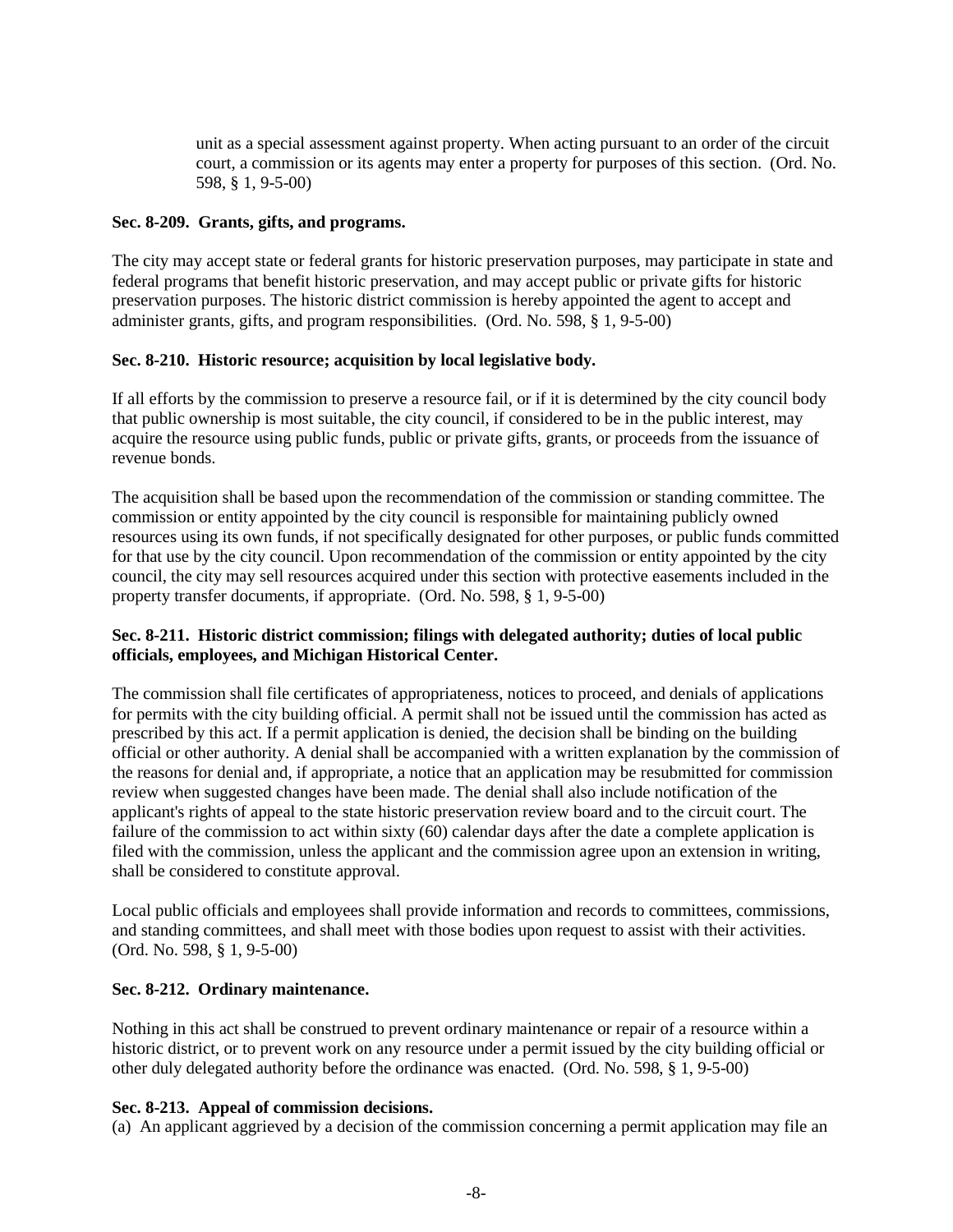appeal with the State Historic Preservation Review Board. The appeal shall be filed within sixty (60) calendar days after the decision is furnished to the applicant. The appellant may submit all or part of the appellant's evidence and arguments in written form. The State Historic Preservation Review Board shall consider an appeal at its first regularly scheduled meeting after receiving the appeal. A permit applicant aggrieved by the decision of the State Historic Preservation Review Board may appeal the decision to the circuit court having jurisdiction over the historic district commission whose decision was appealed to the State Historic Preservation Review Board.

(b) Any citizen or duly organized historic preservation organization in the city of Owosso, as well as resource property owners, jointly or severally aggrieved by a decision of the historic district commission may appeal the decision to the circuit court, except that a permit applicant aggrieved by a decision rendered under this article may not appeal to the court without first exhausting the right to appeal to the State Historic Preservation Review Board. (Ord. No. 717, 8-2-10)

### **Sec. 8-214. Establishing, modifying, or eliminating historic districts; study committee; considerations; review of applications within proposed historic district; emergency moratorium.**

(a) The city council may at any time establish by ordinance additional historic districts, including proposed districts previously considered and rejected, may modify boundaries of an existing historic district or may eliminate an existing historic district. Before establishing, modifying, or eliminating a historic district, a historic district study committee appointed by the city council shall comply with the procedures set forth herein and shall consider any previously written committee reports pertinent to the proposed action. To conduct these activities, the city council may retain the initial committee, establish a standing committee, or establish a committee to consider only specific proposed districts and then be dissolved.

(b) If considering elimination of a historic district, a committee shall follow the procedures set forth herein for issuing a preliminary report, holding a public hearing, and issuing a final report but with the intent of showing one (1) or more of the following:

(1) The historic district has lost those physical characteristics that enabled establishment of the district.

- (2) The historic district was not significant in the way previously defined.
- (3) The historic district was established pursuant to defective procedures.

©) Upon receipt of substantial evidence showing the presence of historic, architectural, archeological, engineering, or cultural significance of a proposed historic district, the city council, at its discretion, may adopt a resolution requiring that all applications for permits within the proposed historic district be referred to the commission as prescribed herein. The commission shall review permit applications with the same powers that would apply if the proposed historic district was an established historic district The review may continue in the proposed historic district for not more than one (1) year, or until such time as the city council approves or rejects the establishment of the historic district by ordinance, whichever occurs first.

(d) If the city council determines that pending work will cause irreparable harm to resources located within an established historic district or a proposed historic district the legislative body may by resolution declare an emergency moratorium of all such work for a period not to exceed six (6) months. The legislative body may extend the emergency moratorium for an additional period not to exceed six (6) months upon finding that the threat of irreparable harm to resources is still present.